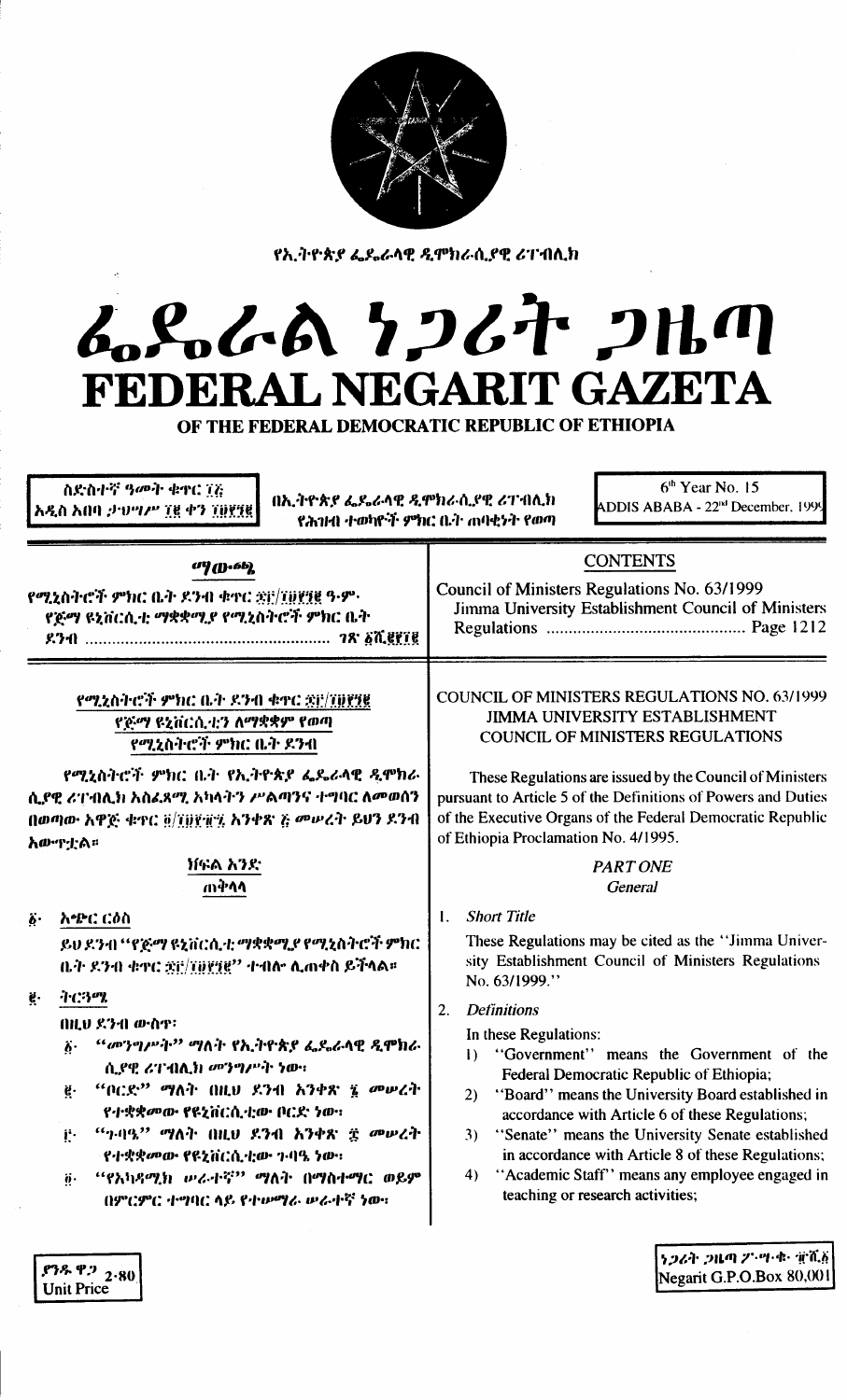$\overline{3}$ 

| $\ddot{G}$ | - ''ፕሬዚዳንት'' ማለት በዚህ ደንብ አንቀጽ ፲ መሠረት |  |
|------------|--------------------------------------|--|
|            | የሚሾም የዩኒቨርሲቲው ፕሬዚዳንት ነው፥             |  |

- "ዩኒቨርሲቲ" ማለት በዚህ ደንብ አንቀጽ ቮ መሠረት  $\dddot{\mathbf{z}}$ . የተቋቋመው የጅማ ዩኒቨርሲቲ ነው።
- Ë. መቋቋም
	- `ጅማ ዩኒቨርሲቲ (ከዚህ በኋላ "ዩኒቨርሲቲው") ራሱን  $\ddot{\delta}$ . የቻለ የሕግ ሰውንት ያለው ከፍተኛ የትምሀርት ተቋም ሆኖ በዚህ ደንብ ተቋቁሟል፡
	- **ዩኒቨርሲቲው የሚከተሉት** የከፍተኛ ትምሀርት ë. ተቋሞችን ያካትታል፡
		- $\boldsymbol{\theta}$ ) ወይማ ጨና ሳይንስ ኢንስቲትዩት፡
		- ለ) ጅማ እርሻ ኮሌጅ፣
		- ሐ) ወደፊት በቦርዱ የሚቋቋሙ ሌሎች ፋኩልቲዎችና ኮሌጆች።
	- j. ሚኒስቴር የዩኔቨርሲቲው ተጠሪነት ለትምህርት ይሆናል።

#### $9$  $0<sup>q</sup>$ ö.

ዩኒቨርሲቲው የሚከተሉት ዓላማዎች ይኖሩታል።

- *ስ*ውቀትን ማዳበር፡ ማስፋፋትና ማስተላለፍ፣  $\ddot{\bm{b}}$ .
- $\ddot{\mathbf{g}}$ . ከዘር፡ ከብሔር፡ ከዖታ፡ ከሃይማኖትና ከመሳሰሉት አድ ል*ዖዎች ነፃ የሆነ በመ*ከባበር፡ መተማመን፡ መተሳሰብና መቻቻል ላይ የተመሠረተና ሁለንተናዊ ስብዕናን የሚያ በዕግና የሰው ልጅ ክቡርነትን የሚያጠናክር ትምህርት መስጡት፡
- የሥራ ክቡርነትንና የኅብረተሰብ ብልዕግናን የሚደ j٠. ራምድ አስተሳሰብ እንዲሰርጽ ማድረግ፡
- የኢትዮጵያን ሕዝብ ማኅበራዊና ኢኮኖሚያዊ ዕድንት ö. ለማፋጠን በሳይንስ፡ በቴክኖሎጇ፡ በሥነ ተበባትና በልዩ ልዩ ሙያዎች የሥለጠኑ<sup>:</sup> ኅብረተሰብን በሚገባ ሊያገለግለ የሚችሉ ሰዎች ማፍራት፡
- ጅ· በልዩ ልዩ የትምህርት መስኮች የኅብረተሰቡን ችግር ለመፍታት የሚረዳ ቀናትና ምርምር ማካሄድ፡ ሐቃሚ のついぞう ツルでのデー
- የክልሉን ሕዝብም ሆነ በሀገር አቀፍ ደረጃ ማኅበራዊና  $\dddot{\mathbf{z}}$ . ኢኮኖሚያዊ ዕድገትን ለማፋጠን የሚረዱ ሙያዊ ግልጋ ሎቶች *ማ*በርከት፡
- የአገልግሎት ክፍያን በመቀበል የምክርና ሥልጠና  $\ddot{\mathbf{z}}$ . አገልግሎት *መ*ስጠት።

#### የዩኒቨርሲቲው ሥልጣንና ተግባር  $k^*$

ዩኒቨርሲቲው የሚከተሉት ሥልጣንና ተግባሮች ይኖሩታል፡

- ፋኩልቲዎች፡ ኮሌጆችና ሌሎች የትምህርትና የምርምር  $\ddot{\delta}$ . ተቋሞች ማቋቋምና ማካሄደ፡፡
- የቅድመ ምሬቃና የድኅሬ ምሬቃ ፕሮግራም መቀየስና ë. ሥራ ላይ ማዋል፡
- j٠. የምስክር ወረቀት፡ ዲፕሎማና ዲግሪ እንዲሁም ለከፍተኛ ውጤትና አስተዋጽኦ አካዳሚክ ሜዳይ ሽልማትና ማዕረግ መስጠት፡
- ሴሚናሮች ወርክሾፖችና ሲምፖዚየሞችን ማዘጋጀትና  $\ddot{\mathbf{0}}$ . ማካሄድ፡
- 5) "President" means the University President appointed in accordance with Article 10 of these **Regulations:**
- "University" means the Jimma University, es- $6)$ tablished in accordance with Article 3 of these Regulations.

## **Establishment**

- 1) There is hereby established the Jimma University (hereinafter "the University") as an autonomous higher education institution having its own legal personality.
- $2)$ The University shall comprise the following higher education institutions:
	- (a) Jimma Institute of Health Sciences;
	- (b) Jimma College of Agriculture;
	- (c) Other Faculties and Colleges to be established by the Board.
- The University shall be accountable to the Ministry  $3)$ of Education.

#### $4.$ **Objectives**

The University shall have the following objectives:

- 1) to cultivate, expand and transmit knowledge;
- 2) to provide education that fully develops the personality and strengthens the respect for human dignity, on the basis of mutual respect, trust, mutual understanding and tolerance, and free from ethnic, nationality, gender, religious or other prejudices;
- 3) to inculcate the dignity of work and dedication for the well-being of the society.
- $4)$ to produce competent persons imbued with a sense of social purpose and trained in science and technology, arts and various professions with a view to enhancing the socio economic development of the Ethiopian people;
- 5) to conduct research and studies in different fields that will help in solving societies' problems and disseminate fruitful results thereof;
- 6) to provide professional services at regional and national levels with a view to accelerating social and economic developments;
- 7) to provide training and consultancey services, by receiving service fee.

#### $5.$ Powers and Duties of the University

The University shall have the following powers and duties:

- 1) to establish and run faculties, colleges and other academic and research units;
- 2) to design and implement undergraduate and postgraduate programmes;
- 3) to confer academic certificates, diplomas and degrees as well as medals, prizes and titles for excellence and meritorious contributions;
- 4) to organize and conduct seminars, workshops and symposia;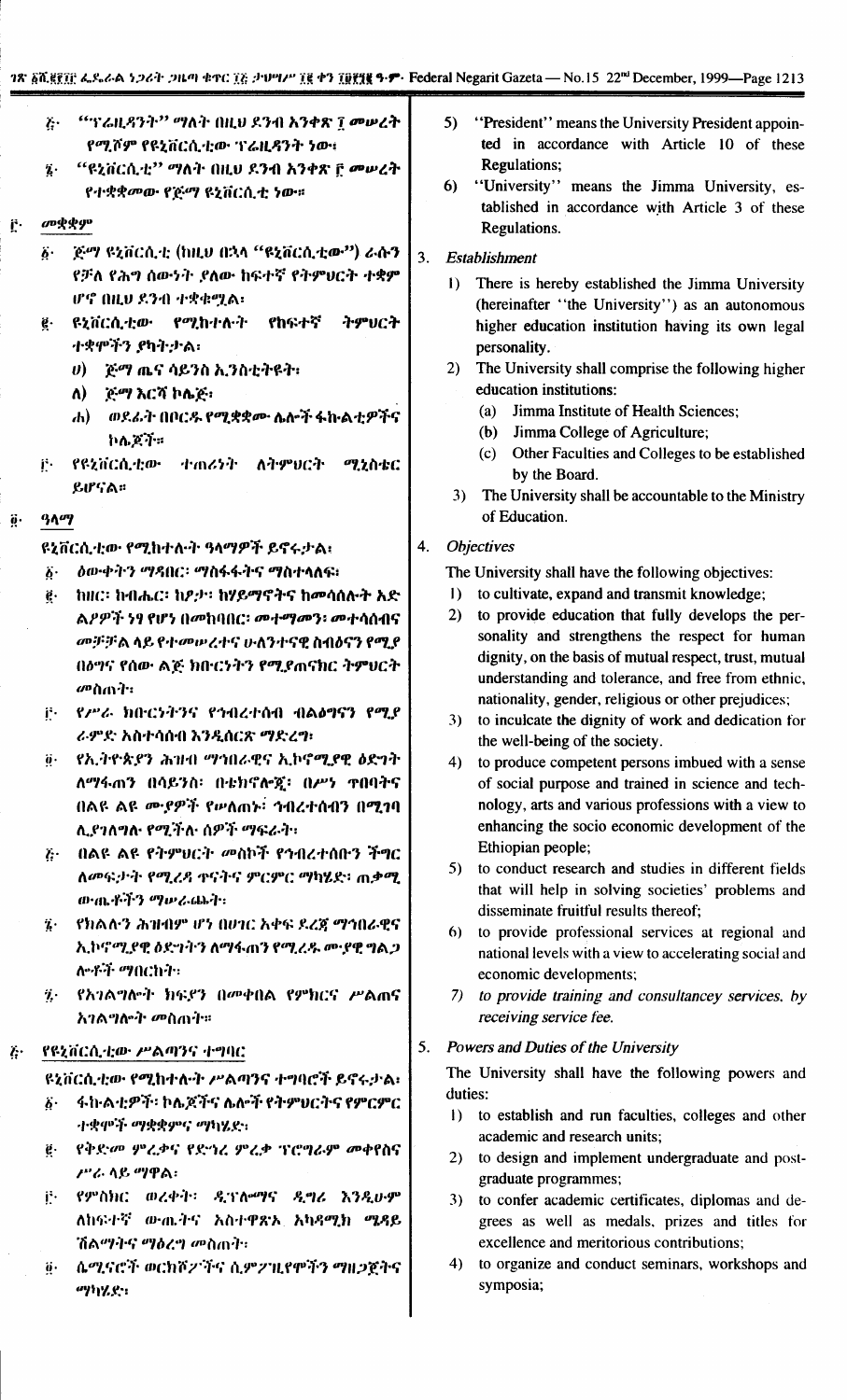- የአገልግሎት ክፍደ በመቀበልና በገበደ ውስዋ  $\tilde{k}$ የማማከርና ሥልጠና አገልግሎት በመግባት: ั*ข*∘กกา•ิ:
- በሀገሪቱ ውስኖና በሌሎች ሀገሮች ከሚገኙ አቻ  $\mathbf{z}$ ዩኒቨርሲቲዎች፡ የምርምር ተቋሞችና ተመሳሳይ ዓላማ ከላቸው *ጋር ግንኙነት መመሥረት*።
- መጽሔቶችና ጋዜጦች ማቋቋምና ï. የትምህርት ツルム(ふう・・
- የንብረት ባለቤት የመሆን፡ Τ.
- ውል የመዋዋል፡  $\mathbf{\hat{y}}$ .
- በስሙ የመክሰስና የመከሰስ፡  $\dddot{\mathbf{i}}$ .
- ዓላማውን የሚደራምዱ ሌሎች ተግባሮችን ማከናወን።  $76 -$

## ክፍል ሁለት

## ስለዩኒቨርሲቲው የፖሊሲና የሥራ አስፌጻሚ አካላት

- ስለዩኒቨርሲቲው ቦርድ መቋቋም  $\overline{\imath}$ .
	- ዩኒቨርሲቲው በመንግሥት የሚሰየሙ አንድ ሊቀመን  $\ddot{\boldsymbol{\delta}}$ . በርና ቁተራቸው እንደአስፈላጊነቱ የሚወሰን አባላት የሚገኙበት ቦርድ ይኖረዋል።
	- **የ.** ቦርዱ የራሱ ዐሐፊ ይኖረዋል፡፡

#### የቦርዱ ሥልጣንና ተግባር  $\ddot{\imath}$ .

- ቦርዱ የሚከተሉት ሥልጣንና ተግባሮች ይኖሩታል ፡
- δ· የዩኒቨርሲቲውን የአካዳሚክና የአስተዳደር አጠቃላይ ፖሊሲ ያወጣል ፡ ከመንግሥት ፖሊሲዎችና ሕጎች *ጋ*ር በተገናዘበ መልኩ ይወስናል ፡
- የዩኒቨርሲቲውን አደረጀጀት ይወስናል ፡ ë.
- ዩኒቨርሲቲው ወደራት የሚደራጅበትንና የሚተዳደር ŕ. በትን ቻርተር እንዲዘጋጅ በማድረግ ለመንግሥት  $.94C0A:$
- የፕሮፌሰርነት ማዕረግ ያፀድቃል ፣  $\ddot{\bm{\theta}}$  .
- የዩኒቨርሲቲውን ዕቅድና በጀት ለመንግሥት አቅርቦ  $k^{\mu}$ ደስዐድቃል ፡
- የዩኒቨርሲቲውን ም/ፕሬዚዳንቶች ሹመት ለትምፀርት  $\boldsymbol{i}$ . ሚኒስቴር አቅርቦ ያስጸድቃል ፡
- የዩኒቨርሲቲው የአካዳሚክ ሥራተኞች የሚቀጠሩበ  $\dddot{\mathbf{z}}$ . ትንና የሚተዳደሩበትን ሁኔታ የሚወስን የውስዋ አስተ ዳደር ደንብ ከመንግሥት ፖሊሲዎችና ሕጎች ጋር በማንናዙብ ያወጣል ፡
- ዩኒቨርሲቲውን በሚመለከት በማንኛውም የዩኒቨር  $\ddot{\mathbf{r}}$ . ሲቲው አካል ወይም በዩኒቨርሲቲው በተሰጠ ውሳኔ የሚቀርቡ አቤቱ:ታዎችን መርምሮ ውሣኔ ይሰጣል ፡
- ዩኒቨርሲቲው ከሀገር ውስኖና ከውጭ ሀገር የትምህርት ij -ተቋማት ጋር የሚያደርጋቸውን የአካዳሚክ ስምምነቶች መርምሮ የዐድቃል ፡
- $\dddot{\mathbf{i}}$ . የዩኒቨርሲቲው መለያ ምልክት የሚሆነውን ዓርማ ያጸድቃል፡
- የራሱን የስብሰባ ሥነ ሥርዓት ደንብ ይወስናል ፡  $76 -$
- ዩኒቨርሲቲው የሚያስከፍላቸውን ክፍያዎች መንግሥት ïë∙ ባዐደቀው መመሪያ መሠረት ይወስናል ፡
- የዩኒቨርሲቲውን ዓላማ ከግብ ለማድረስ የሚረዱ ሌሎች ïſ∙ ተማባሮችን ያከናውናል ።
- to provide consultancy and training services,  $5)$ entering the market, charging appropriate fees;
- $6$ to establish relations with local and foreign sister universities, research institutions, and other organizations having similar objectives;
- to establish and publish academic journals and  $7)$ newsletters:
- 8) to own property:
- 9) to enter into contracts;
- 10) to sue and be sued in its own name;
- 11) to carry out such other activities as are necessary for the attainment of its objectives.

## PART TWO

## The University Policy and Executive Bodies

- **Establishment of the University Board** 6.
	- The university shall have a Board which consists of a  $\mathbf{D}$ chairperson and members to be appointed by the Government.
	- The Board shall have its own Secretary.  $(2)$

#### Powers and Duties of the Board  $7<sup>1</sup>$

The Board shall have the following powers and duties:

- 1) to issue academic and administrative general policies of the University, to render decisions in conformity with Government policies and laws;
- 2) to determine the organizational structure of the University:
- 3) to have the Charter of the University which regulates its future organization and administration prepared, and submit it to the Government;
- 4) to approve rank of a professorship;
- 5) to have the University plan and budget approved by the Government:
- 6) to submit for approval the appointment of the vicepresidents to the Ministry of Education;
- 7) to issue internal administrative regulations which determine conditions of employment and administrations of academic staff of the University with due consideration of Government policies and laws;
- 8) to review decisions rendered by the University or by any organ of the University;
- 9) to examine and approve academic agreements made between the University and other local and foreign educational institutions;
- 10) to approve the emblem of the University;
- 11) to determine its own rules of procedure;
- to determine fees to be charged by the University in  $12)$ accordance with directive approved by the Government;
- to perform such other activities as are conducive to  $13)$ the attainment of the objectives of the University.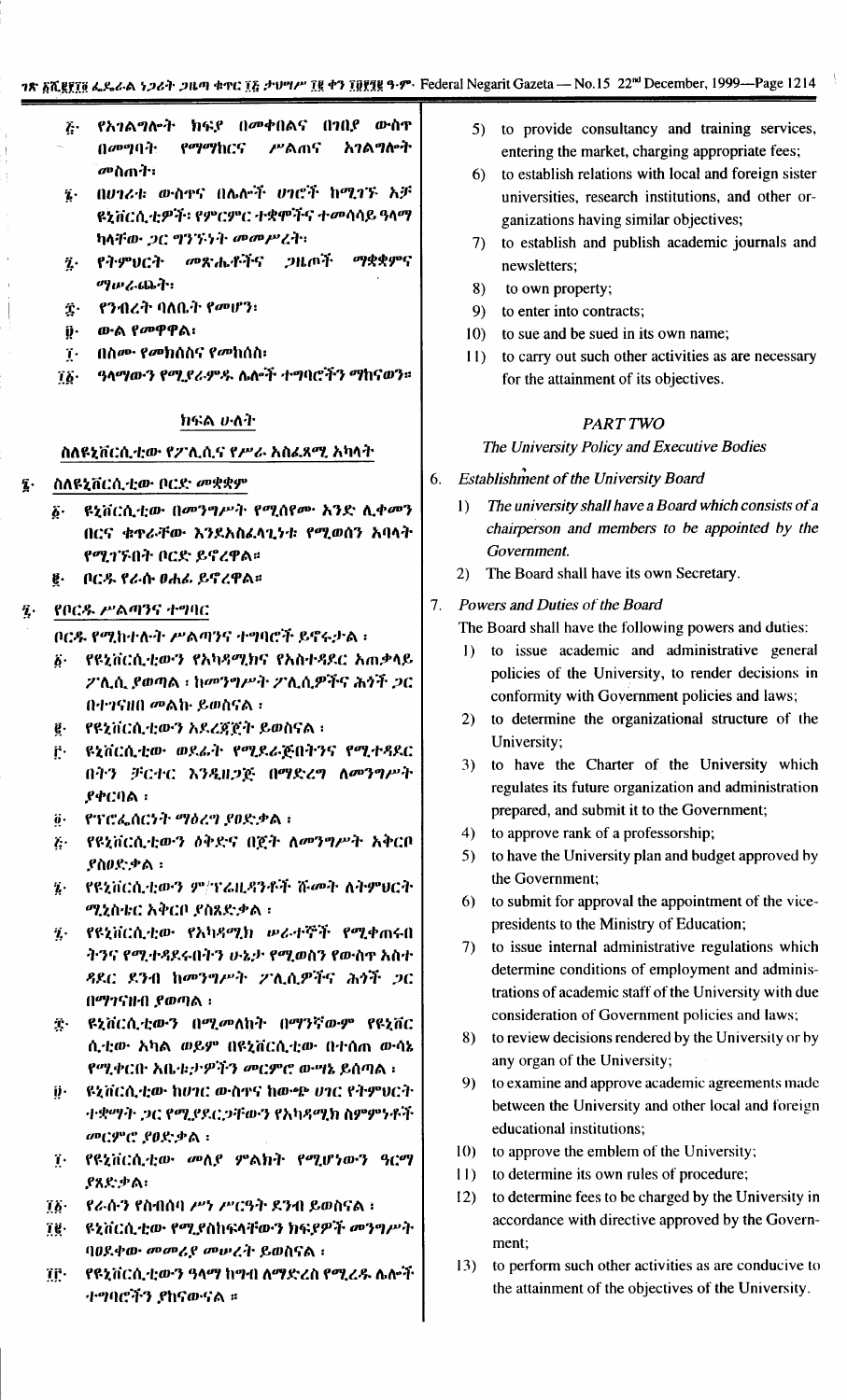|     | ገጽ <u>አሺጀደርያ</u> ፌዶራል ነጋሪት ጋዜጣ ቁተር ፲፭ ታህግሥ ፲፪ ቀን ፲፱፻፶፪ ዓ·ም· Fec                    |     |
|-----|------------------------------------------------------------------------------------|-----|
| Ķ.  | $\frac{1}{2}$ የዩኒቨርሲቲው ጉባዔ $\ket{0.2}$ ተ $\ket{w}$ ቋቋም                             |     |
|     | $\delta^+$ hild 0.2 ች የተዘረዘሩትን አባላት የያዘ የዩኒቨርሲቲው<br>7.0% ይቋቋማል :                   | 8.  |
|     | <i>ሀ) የዩኒቨርሲቲው ፕሬዚዳንት </i> ሰብሳቢ                                                    |     |
|     | ለ) የዩኒቨርሲቲው ም/ተሬዚዳንቶች  አባላት                                                        |     |
|     | ሐ) የየፋክ·ል·ቲው·ዲኖች  አባላት                                                             |     |
|     | <i>መ</i> ) የዩኒቨርሲቲው ሬጅስትራር አባል                                                     |     |
|     | ሥ) በተቋሙ የአካዳሚክ ሥራተኞች                                                               |     |
|     | የሚመረጡ ሁለት ወኪሎች  አባላት                                                               |     |
|     | ረ) ሁለት የተማሪዎች ተወካዮች አባላት                                                           |     |
|     | ስ) - ቦር-ዬ- የሚሰይማቸው አግባብነት ያላቸው                                                     |     |
|     | ሉሎች የዩኒቨርሲቲው እካላት  አባላት                                                            |     |
|     | የጉባዔው ተጠሪንት ለቦርዱ ይሆናል ።<br>$\ddot{\mathbf{e}}\cdot$                                |     |
| ij. | . የኅብዔው ሥልጣንና ተግባር                                                                 | 9.  |
|     | ቦርዱ የሚያወጣው አጠቃላይ መመሪያ እንደተጠበቀ ሆኖ                                                   |     |
|     | ንባዔው የሚከተሉት ሥልጣንና ተግባራት ይኖሩታል ፡                                                    |     |
|     | ፩• የዩኒቨርሲቲውን የትምህርት ካሌንዶር መርምሮ<br>.የጸድ.ቃል ፡                                        |     |
|     | ፪• የዩኒቨርሲቲውን ልዩ ልዩ የትምሀርት ፕሮግራሞች<br>.የጸድቃል፡                                        |     |
|     | -ዲግሪዎች ፡ ዲፕሎማዎችና የምስክር ወረቀቶች<br>jt.                                                |     |
|     | እንዲሁም ሜዳይና ሽልማቶች የሚሰጡበትን ሁኔታ                                                       |     |
|     | ይወስናል፡                                                                             |     |
|     | ፱· = የተማሪዎች አቀባበልን ፡ የትምህርት ደረጃ አወሳሰንን ፡                                           |     |
|     | የዲሲገንሊን ጉዳዮችንና ምረቃን የሚመለከቱ መመዘኛ                                                    |     |
|     | መስፌርቶችን ያወጣል ፡ በነዚህም ጉዳዮች ላይ                                                       |     |
|     | የሚቀርቡ አቤቱታዎችንና ቅሬታዎችን መርምሮ ውሳኔ                                                     |     |
|     | ይሰጣል ፡                                                                             |     |
|     | ጅ· - አጠቃላይ የፌተና አሰጣተና ደረጀዎች አቅጣጫዎችን                                                |     |
|     | ይወስናል ፡                                                                            |     |
|     | ፯· በየዩኒቨርሲቲውን የአካዳሚክ ሥራተኞች ቅዋር መርምሮ                                                |     |
|     | ያጸድቃል ፡                                                                            |     |
|     | $\eta$ .<br>.የሙሉ ፕሮፌሰርንት <i>ግ</i> ዕረግ እንዲሰዋ ለቦርዱ ሃሳብ<br>$P\Phi C \Omega \Lambda$ : |     |
|     | ጅ የሂቨርሲቲው የሚያስከፍላቸውን ክፍያዎች እንዲ                                                     |     |
|     | ወስን ለቦርዱ ሃሳብ ያቀርባል ፡                                                               |     |
|     | ij· የራሱን የስብሰባ ሥነ ሥርዓት ደንብ ይወስናል ፡                                                 | 10  |
|     | በቦርዱ የሚሰጡትን ሴሎች ተግባሮች ያከናውናል ።<br>$\mathbf{r}$                                     |     |
|     | ፲ የዩኒቨርሲቲው ፕሬዚዳንትና ም/ፕሬዚዳንቶች ሹ <i>መ</i> ትና                                         |     |
|     | ナのスラヤ                                                                              |     |
|     | ፩· የዩኒቨርሲቲው ፕሬዚዳንት በመንግሥት ይሾማል ፡ ተጠሪ<br>ንቱም ለቦርዱ ይሆናል ።                            |     |
|     | ë የዩኒቨርሲቲው ምክትል ፕሬዚዳንቶች በዚህ ደንብ                                                    |     |
|     | አንቀጽ ፯ ንዑስ አንቀጽ (፯) መሠረት ይሾማሉ ፡ ተጠሪነታ                                              |     |
|     | ቸውም ለፕሬዚዳንቱ ይሆናል ።                                                                 |     |
|     | ፲፩• የዩኒቨርሲቲው ፕሬዚዳንት ሥልጣንና ተግባር                                                     | 11. |
|     | የዩኒቨርሲቲው ፕሬዚዳንት የዩኒቨርሲቲው ዋና መሪና                                                    |     |
|     | አስፌጻሚ ሆኖ የሚከተሉት ሥልጣንና ተግባሮች ይኖሩታል፡                                                 |     |
|     | ፩·    የዩኒቨርሲቲውን ሥራ በበላይነት ይመራል፡  የስተዳ                                              |     |
|     | ድራል፡ ይቆጣጠራል፡                                                                       |     |

ë. በቦርዱና በጉባዔው የተላለፉ ውሳኔዎ መሆናቸውን ይከታተላል ፡

**Establishment of the University Senate** 

| $\mathbf{I}$ | There is hereby established the Senate of the           |  |  |  |  |
|--------------|---------------------------------------------------------|--|--|--|--|
|              | University having the following members:                |  |  |  |  |
|              | (a) President of the University<br>Chairperson          |  |  |  |  |
|              | (b) Vice-Presidents of the University<br><b>Members</b> |  |  |  |  |
|              |                                                         |  |  |  |  |
|              | (d) Registrar of the UniversityMember                   |  |  |  |  |
|              | (e) Two representatives to be elected                   |  |  |  |  |
|              | by the academic staff of the                            |  |  |  |  |
|              |                                                         |  |  |  |  |
|              | (f) Two Students' representatives  Members              |  |  |  |  |
|              | (g) Other appropriate members to be                     |  |  |  |  |
|              | assigned by the Board Members                           |  |  |  |  |
| 2)           | The Senate shall be accountable to the Board.           |  |  |  |  |
|              | $D_{\text{add}} = 1 D_{\text{add}} - C \cdot 1 - C$     |  |  |  |  |

Powers and Duties of the Senate

Subject to directives issued by the Board, the Senate shall have the following powers and duties:

- 1) to examine and approve the academic calendar of the University;
- 2) to approve the University's various academic programs;
- 3) to determine the conditions of conferring degrees, diplomas and certificates, as well as medals and prizes:
- 4) to set criteria for admission of students, determination of academic standards and graduation, and regulate disciplinary matters; to examine and decide on petitions relating to same;
- 5) to determine the general directions of conducting of examinations;
- 6) to examine and approve the employment of academic staff of the University;
- 7) to recommend to the Board the conferring of the rank of full professorship;
- 8) to recommend to the Board the amount of fees to be charged by the University;
- 9) to determine its own rules of procedure;
- to perform such other activities as may be assigned to  $10<sub>1</sub>$ it by the Board.
- Appointment and Accountability of the University **President and Vice-Presidents** 
	- $\mathbf{D}$ The president of the University shall be appointed by the Government, and shall be accountable to the Board.
	- 2) The University vice–presidents shall be appointed according to Article 7 Sub Article (6) of these Regulations; and shall be accountable to the President.
- Powers and Duties of the President

The President shall be the chief executive of the University, and shall have the following powers and duties:

- $\mathbf{D}$ to direct, administer and supervise the activities of the University;
- to follow up the implementation of the decisions  $(2)$ made by the Board and the Senate;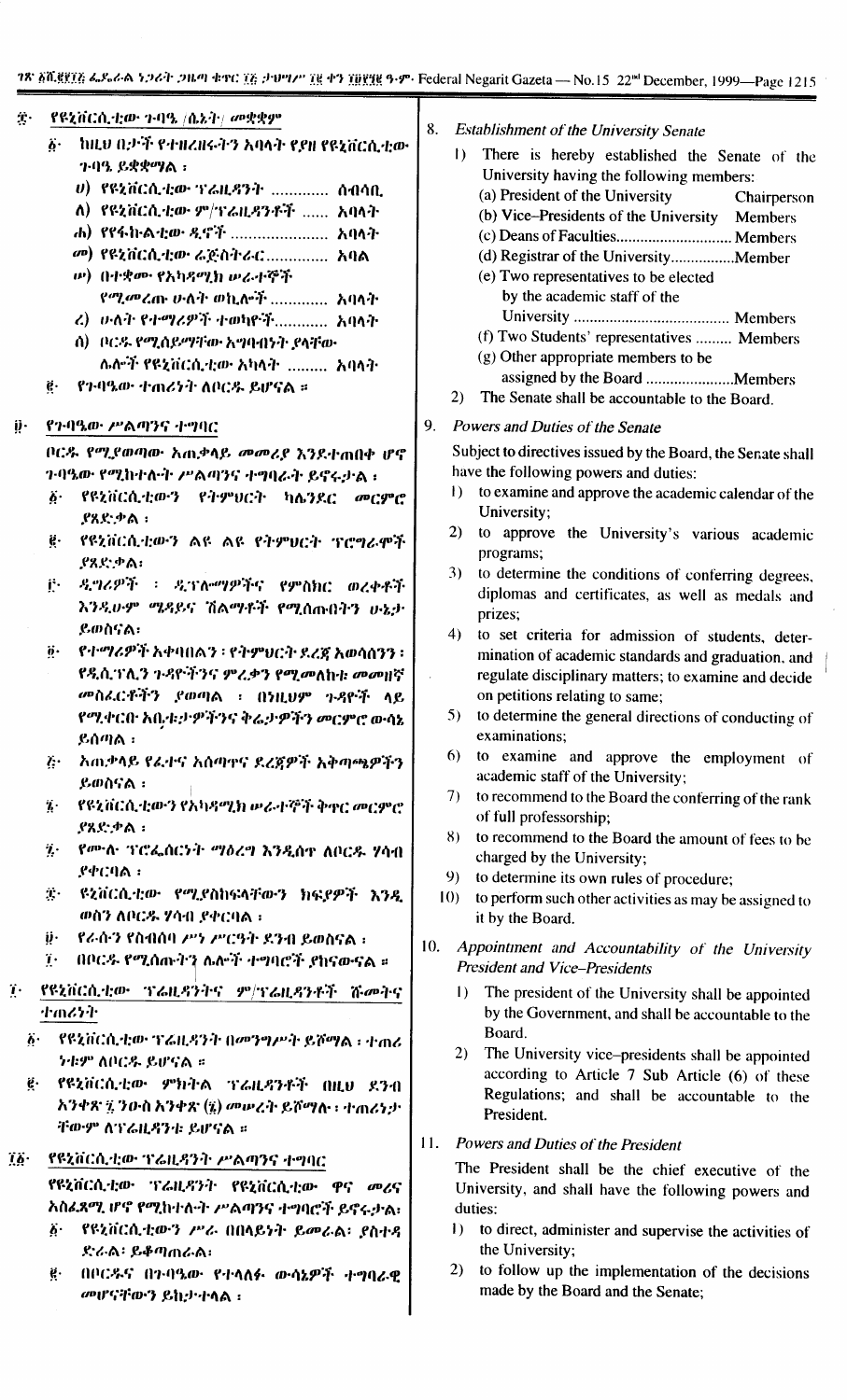- የዩኒቨርሲቲውን የአካዳሚክ ሥራተኞች ቦርዱ በሚያ ŕ٠ ወጣው መተዳደሪያ ደንብና መንግሥት ባጸደቀው የደመወዝ ስኬል መሠረት ይቀዋራል ፡ ያስተዳድራል ፡ እንዲሁም የዩኒቨርሲቲውን የአስተዳደር ሥራተኞች በመንግሥት ሠራተኞች ሕግ መሠረት ይቀዋራል ፡ <u> የስተዳድራል</u> ፡
- ፬· የዩኒቨርሲቲውን ዓመታዊ ዕቅድና በጀት አዘጋጅቶ ለቦርዱ ያቀርባል ፡ ሲሬቀድም ሥራ ላይ ያውላል ፣
- በቦርዱ ሲፈቀድ በዩኒቨርሲቲው ስም የሚደረጉ ማናቸ  $\boldsymbol{\tilde{c}}$ . ውንም ስምምነቶችና የውል ሰነዶች ይፈርማል ፡
- ዩኒቨርሲቲው ከሦስተኛ ወገኖች ጋር በሚያደርጋቸው Į. ግንኙነቶች ሁሉ ዩኒቨርሲቲውን ይወክላል ፡
- ስለዩኒቨርሲቲው የሥራ እንቅስቃሴ ለቦርዱ በየሦስት Î. ወሩ ሪፖርት ያቀርባል ፡
- እንደአስፈላጊንቱ ሥልጣኑን በውክልና ይሰጣል ፡ ŷ٠
- በቦርዱና በንብዔው የሚሰጡትን ሌሎች ተግባሮች  $\dddot{\mathbf{I}}$ . *የ*ከናውናል ፡፡
- ስለዩኒቨርሲቲው ም/ፕሬዚዳንቶች ሥልጣንና ተግባር î₿·
	- የዩኒቨርሲቲው ም/ፕሬዚዳንቶች በዩኒቨርሲቲው ፕሬ δ. ዚዳንት በሚሰጣቸው መመሪያ መሠረት የሚከተሉት ሥልጣንና ተግባሮች ይኖሩዋቸዋል ፡
		- የዩኒቨርሲቲውን ሥራ በሚመለከት የዩኒቨርሲ  $\boldsymbol{v}$ ቲውን ፕሬዚዳንት ያማክራሉ ፡ ይረዳሉ ፡
		- ለ) ለእነርሱ ተጠሪ የሆኑ የሥራ ክፍሎችን ሥራ ይቆጣጠራለ። በቦርዱና በጉባዔው የተላለፉ ውሣ ኔዎችና መመሪያዎች በሥራ ላይ መዋላቸውን ይከታተላሉ:
		- ሐ) በቦርዱ ፡ በንባዔውና በፕሬዚዳንቱ ተለይተው የሚሰጧቸውን ሌሎች ተግባሮች ያከናውናሉ ።
	- የዩኒቨርሲቲው ፕሬዚዳንት በማይኖርበት ጊዜ የዩኒቨር  $\vec{e}$ . ሲቲው የአካዳሚክ ጉዳዮች ም/ፕሬዚዳንት ፕሬዚዳ ንቱን ተክቶ የዩኒቨርሲቲውን ሥራ ይመራል ፡ ያስተባ ብራል ።
- የዩኒቨርሲቲው ሌሎች አካላት îŕ.

የዩኒቨርሲቲው ልዩ ልዩ ፋኩልቲዎች፣ የትምሀርትና የምርምር ክፍሎች፡ አመሠራረትና አሠራር እንዲሁም የአመራር አካላት አሲየየም በቦርዱ ይወስናል ፡፡

## ክፍል ሦስት ልዩ ልዩ

Tö. በጀት

> የዩኒቨርሲቲው በጀት ከሚከተሉት ምንጮች የተውጣጣ ይሆናል ፡

- $\theta$ ) ከመንግሥት ከሚመደብለት በጀት ፡
- ለ) ዩኒቨርሲቲው ከሚሰበስባቸው የአገልግሎት ክፍያዎች፡ እና
- ሐ) ከሴሎች ምንጮች።
- የሂሣብ መዛግብት ĩξ·
	- ዩኒቨርሲቲው የተሟለና ትክክለኛ የሆኑ የሂሣብ  $\hat{b}$ . መዛግብት ይይዛል ።
	- የዩኒቨርሲቲው የሂሣብ መዛግብትና ገንዘብ ነክ ሰነዶች ĝ. በዋናው አዲተር ወይም ዋናው አዲተር በሚሰይማቸው አዲተሮች በየዓመቱ ይመረመራሉ ።
- 3) to employ and administer the academic staff of the University in accordance with the regulations issued by the Board and the salary scale approved by the Government; and employ and administer the administrative staff of the University in accordance with civil service laws:
- to prepare and submit to the Board the annual plan  $4)$ and budget of the University; and implement same upon approval;
- to sign any agreement or contract on behalf of the  $5)$ University upon approval by the Board;
- to represent the University in all its dealings with  $6)$ third parties;
- to open bank accounts in the name of the  $7)$ University;
- to submit every three months reports on activities  $8)$ of the University to the Board;
- 9) to delegate his powers as may be necessary;
- 10), to perform such other activities as may be assigned to him by the Board and the Senate.

## Powers and Duties of the Vice-Presidents  $12.$

- Pursuant to the directives issued by the president, the vice-presidents shall have the following powers and duties:
	- (a) to consult and assist the president regarding the affairs of the University;
	- to supervise the activities of the organs ac- $(h)$ countable to them and follow up the implementation of the decisions and directives issued by the Board and the Senate;
	- (c) perform such other activities specifically assigned to them by the Board, the Senate, or the President.
- 2) In the absence of the president, the Academic Vice-President of the University shall direct and coordinate the activities of the University on behalf of the president.

### Other Organs of the University  $13.$

The establishment and function of the various faculties. academic and research units of the University, as well as the appointment of executive organs shall be determined by the Board.

## **PART THREE Miscellaneous**

### $14.$ **Budget**

The budget of the University shall be drawn from:

- (a) budget allocated by the Government;
- fees collected by the University; and  $(b)$
- any other sources.  $(c)$
- 15. Books of Accounts
	- 1) The University shall keep complete and accurate books of account.
	- The books of account and financial documents of  $(2)$ the University shall be audited annually by the Auditor General or by other auditors designated by him.